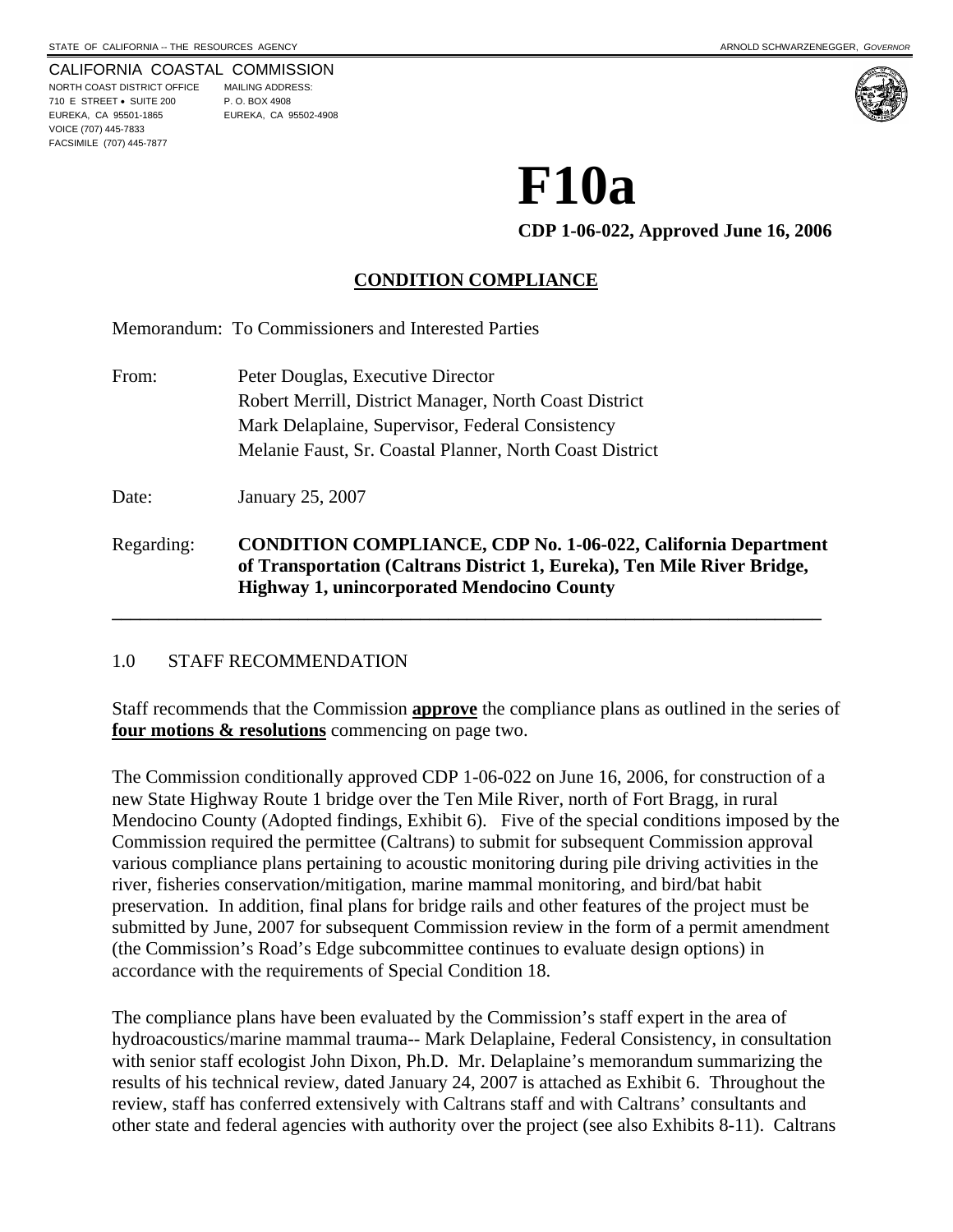CDP 1-06-022 (Caltrans, Mendocino County) – Condition Compliance January 25, 2007 Page 2 of 14

has incorporated the changes requested by Commission staff and the final plans are attached as Exhibits 1-4. In addition, a memorandum in partial conformance to Special Condition 2 submitted by the Department of Transportation, dated January 25, 2007, clarifying the permittee's commitment to undertake fish passage mitigation management at Dunn Creek as a conservation measure that would not replace the requirement for future fisheries mitigation if inwater sound impacts exceed the adopted thresholds, is attached as Exhibit 5.

# 2.0 STANDARD OF REVIEW

The Commission must determine whether the subject plans comply with the requirements of the applicable special conditions. The Commission's actions are limited to approving or denying the plans. The plans are not submitted as amendments to the permit, therefore the Commission cannot impose conditions in approving any of the plans. If the Commission determines that one or more of the plans does not comply with the requirements of the applicable special condition, the Commission must deny the non-compliant plan(s).

# 3.0 MOTIONS & RESOLUTIONS

# **MOTION & RESOLUTION No. 1: Regarding compliance of plans titled "Hydroacoustic Monitoring Plan for the Ten Mile River Bridge Replacement Project" and "Biological Monitoring Plan – Ten Mile River Bridge Replacement Project" with Special Condition 1 (Fish Injury & Acoustic Monitoring) of CDP 1-06-022:**

MOTION: "I move that the Commission approve as submitted the "Hydroacoustic Monitoring Plan" and "Biological Monitoring Plan" attached to the staff recommendation as Exhibit 1, Parts 1 and 2, as compliant with Special Condition 1 of CDP 1-06-022."

# STAFF RECOMMENDATION

Staff recommends a "YES" vote, which will result in the approval of the plans as compliant with Special Condition 1 and adoption of the following findings and resolution. The motion passes only by an affirmative vote of a majority of the Commissioners present.

# RESOLUTION TO APPROVE

The Commission hereby finds that the compliance plan titled "Hydroacoustic Monitoring Plan for the Ten Mile River Bridge Replacement Project" prepared by Illingworth & Rodkin, Inc., for, and submitted by the permittee, the California Department of Transportation, dated September 27, 2006 and revised on January 22, 2007, attached as Exhibit 1, Part 1, and the compliance plan titled "Biological Monitoring Plan – Ten Mile River Bridge Replacement Project" prepared and submitted by the permittee, the California Department of Transportation, dated January 22, 2007, attached as Exhibit 1,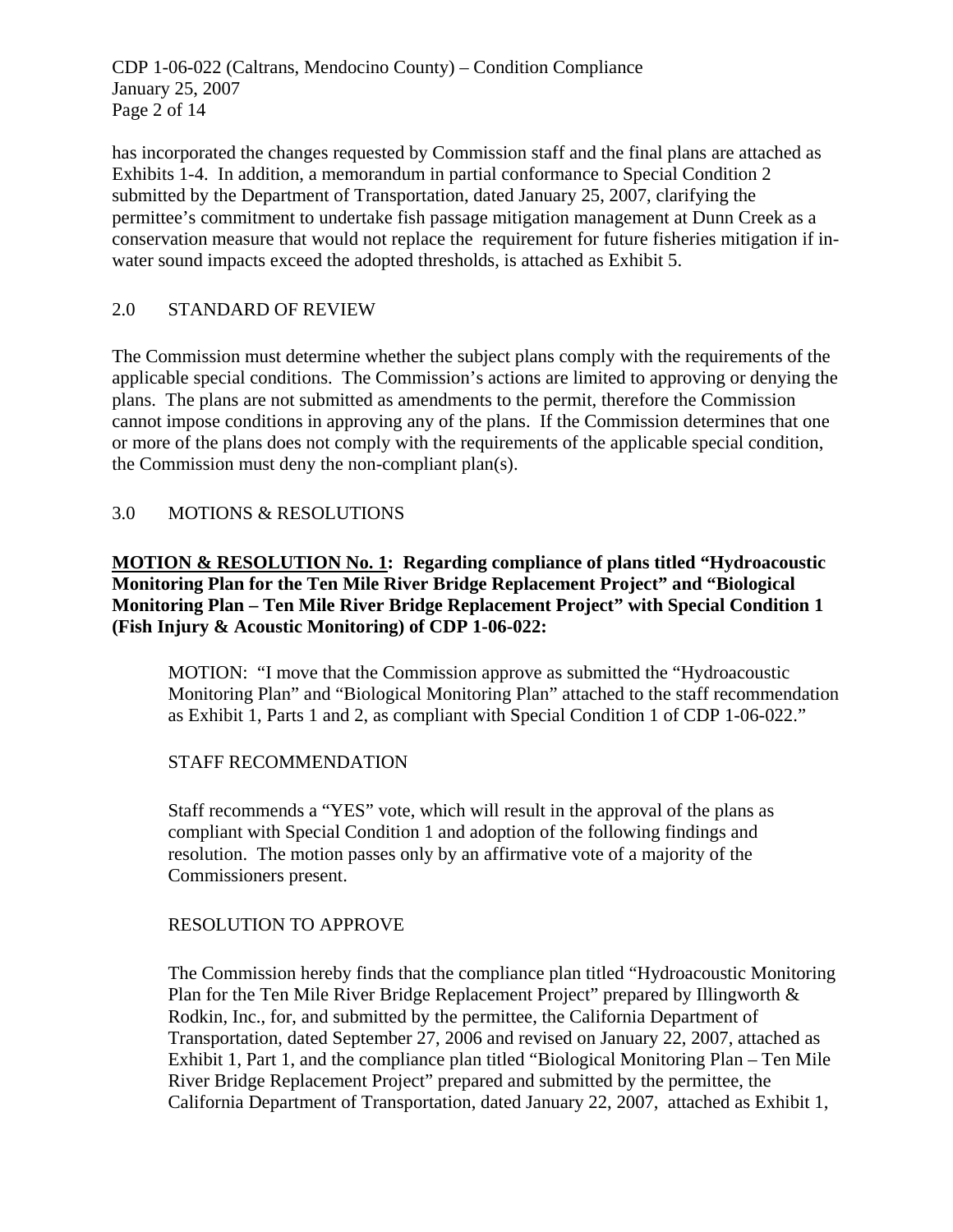CDP 1-06-022 (Caltrans, Mendocino County) – Condition Compliance January 25, 2007 Page 3 of 14

> Part 2, are appropriately prepared and adequate, if fully implemented, to comply with the requirements of Special Condition 1 of CDP 1-06-022.

#### **MOTION & RESOLUTION No. 2: Regarding Compliance of plan titled "Fish Passage Enhancement/Mitigation Site Assessment and Proposal for the Ten Mile River Bridge Replacement Project" as modified by memorandum from the Department of Transportation dated January 24, 2006 with Special Condition 2 (Fisheries Habitat Mitigation/Enhancement Plan) of CDP 1-06-022**:

MOTION: "I move that the Commission approve as submitted the Fish Passage Enhancement/Mitigation Site Assessment and Proposal for the Ten Mile River Bridge Replacement Project" as modified by memorandum from the Department of Transportation dated January 24, 2006 attached to the staff recommendation as Exhibits 2 and 5, respectively, as compliant with Special Condition 2 of CDP 1-06-022."

#### STAFF RECOMMENDATION

Staff recommends a "YES" vote, which will result in the approval of the plan as compliant with Special Condition 2 and adoption of the following findings and resolution. The motion passes only by an affirmative vote of a majority of the Commissioners present.

# RESOLUTION TO APPROVE

The Commission hereby finds that the compliance plan titled "Fish Passage Enhancement/Mitigation Site Assessment and Proposal for the Ten Mile River Bridge Replacement Project" prepared and submitted by the permittee, the California Department of Transportation, dated September 28, 2006, attached as Exhibit 2, as modified by the memorandum from the Department of Transportation dated January 24, 2007, attached as Exhibit 5, is appropriately prepared and adequate, if fully implemented, to comply with the requirements of Special Condition 2 of CDP 1-06-022.

#### **MOTION & RESOLUTION No. 3: Regarding compliance of plan titled "Marine Mammal Monitoring Plan for the Ten Mile River Bridge Replacement Project" with Special Condition 4 (Marine Mammal Monitoring Plan) of CDP 1-06-022:**

MOTION: "I move that the Commission approve as submitted the "Marine Mammal Monitoring Plan for the Ten Mile River Bridge Replacement Project" attached to the staff recommendation as Exhibit 3 as compliant with Special Condition 4 of CDP 1-06-022."

#### STAFF RECOMMENDATION

Staff recommends a "YES" vote, which will result in the approval of the plan as compliant with Special Condition 4 and adoption of the following findings and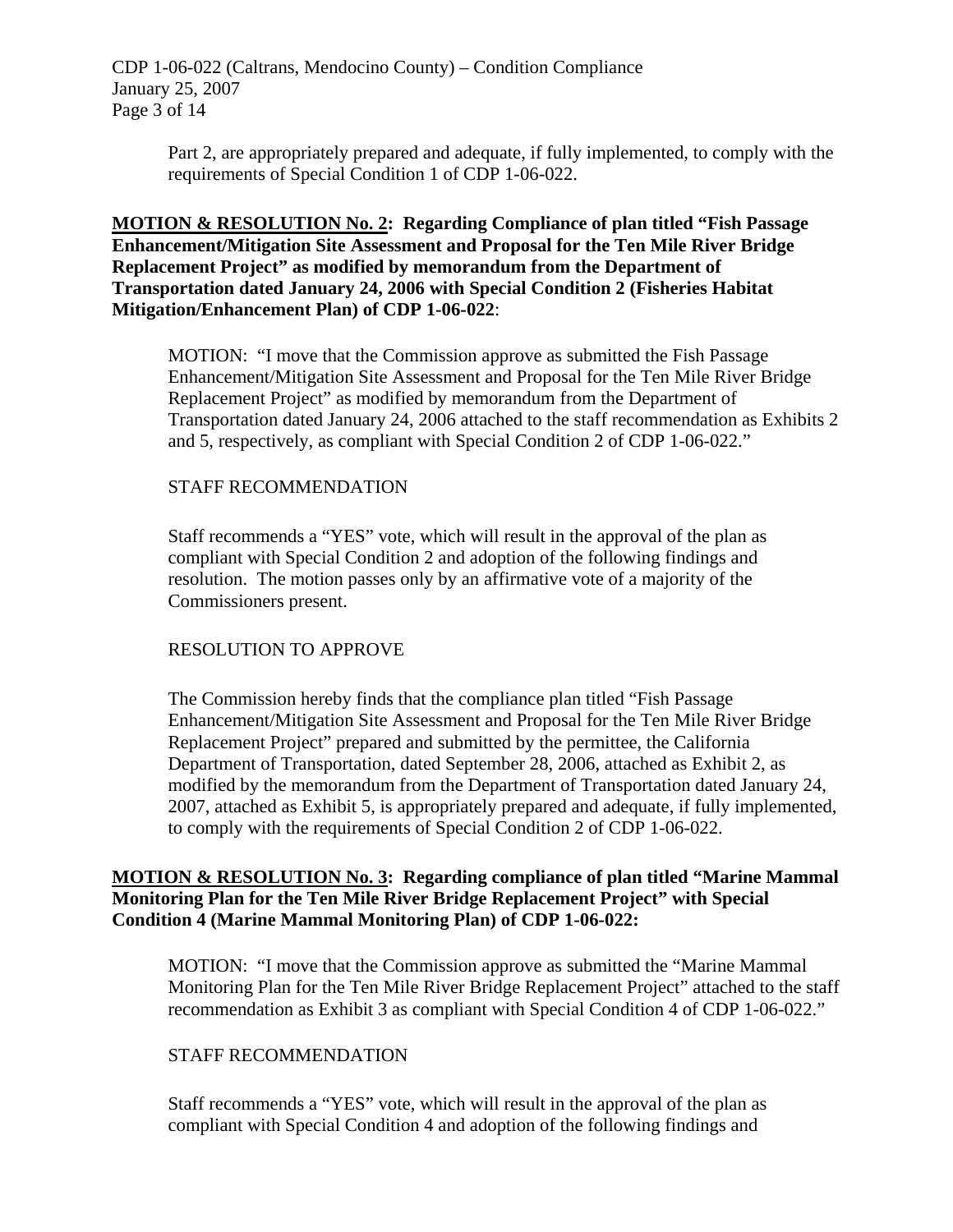CDP 1-06-022 (Caltrans, Mendocino County) – Condition Compliance January 25, 2007 Page 4 of 14

> resolution. The motion passes only by an affirmative vote of a majority of the Commissioners present.

# RESOLUTION TO APPROVE

The Commission hereby finds that the compliance plan titled "Marine Mammal Monitoring Plan for the Ten Mile River Bridge Replacement Project" prepared and submitted by the permittee, the California Department of Transportation, dated March 3, 2006 and revised September 29, 2006, attached as Exhibit 3, is appropriately prepared and adequate, if fully implemented, to comply with the requirements of Special Condition 4 of CDP 1-06-022.

# **MOTION & RESOLUTION No. 4: Regarding compliance of plan titled "Bird and Bat Nesting/Roosting Plan for the Ten Mile River Bridge Replacement Project" with Special Condition 27 (Bird & Bat Nesting/Roosting Plan) of CDP 1-06-022:**

MOTION: "I move that the Commission approve as submitted the Bird  $\&$  Bat Nesting/Roosting Plan for the Ten Mile River Bridge Replacement Project attached to the staff recommendation as Exhibit 4 as compliant with Special Condition 27 of CDP 1-06- 022."

# STAFF RECOMMENDATION

Staff recommends a "YES" vote, which will result in the approval of the plan as compliant with Special Condition 27 and adoption of the following findings and resolution. The motion passes only by an affirmative vote of a majority of the Commissioners present.

# RESOLUTION TO APPROVE

The Commission hereby finds that the compliance plan titled "Bird & Bat Nesting/Roosting Plan for the Ten Mile River Bridge Replacement Project" prepared and submitted by the permittee, the California Department of Transportation, dated September 29, 2006, including attachments thereto dated June 21, September 11, and December 4 of 2006, attached as Exhibit 4, is appropriately prepared and adequate, if fully implemented, to comply with the requirements of Special Condition 27 of CDP 1-06-022.

#### 4.0 BACKGROUND

On June 16, 2006, the Commission approved CDP No. 1-06-022 for Caltrans' proposal to replace the Ten Mile River Bridge on Highway 1, approximately seven miles north of Fort Bragg, Mendocino County, and demolish & remove the existing bridge after the new bridge is constructed, including a separate pedestrian corridor on the bridge to provide an all-weather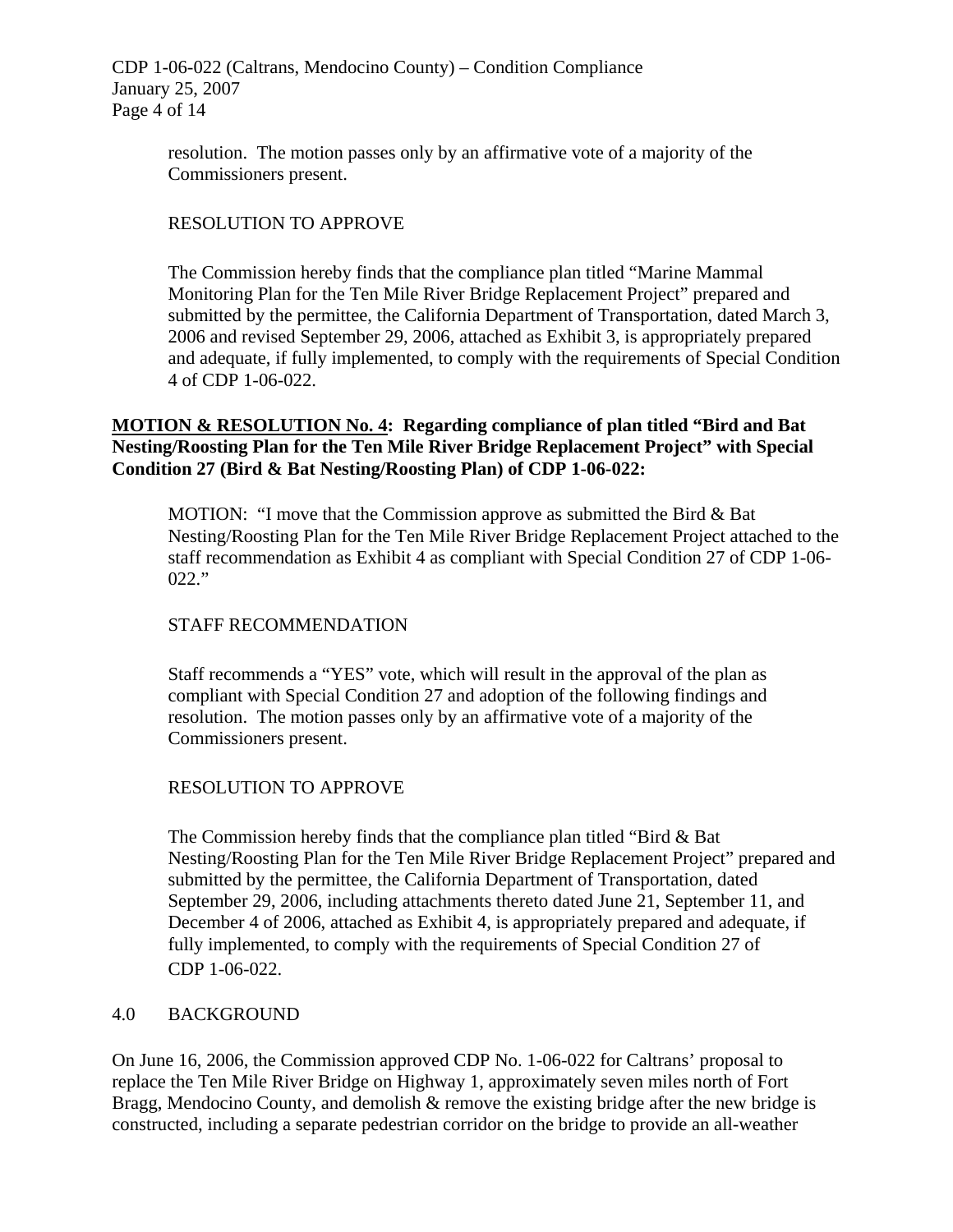CDP 1-06-022 (Caltrans, Mendocino County) – Condition Compliance January 25, 2007 Page 5 of 14

accessible segment of the Coastal Trail. Commission staff subsequently prepared Adopted Findings, dated August 7, 2006 (provided in pertinent part, without exhibits to the staff report, in Exhibit 7).

The Commission also certified a Public Works Plan (1-06-PWP) and a Specific Public Works Plan Project (1-06-001-PWP) for the off-bridge components of the project, including public parking, on June 16, 2006. The Commission previously reviewed the project and conditionally concurred with Federal Consistency Compliance Certification (CC-074-05) in November 2005 (revised findings adopted March 2006).

The Commission imposed numerous special conditions in approving CDP 1-06-022. Among these special conditions, the Commission required four conditions that required that the responsive compliance plans be submitted to the Commission for final approval. Caltrans has submitted these four plans, in compliance with:

- Special Condition 1 (Acoustic Monitoring Plan) (Exhibit 1);
- Special Condition 2 (Fisheries Habitat Mitigation/Enhancement Plan) (Exhibit 2);
- Special Condition 4 (Marine Mammal Monitoring Plan) (Exhibit 3); and
- Special Condition 27 (Bird and Bat Nesting/Roosting Features on Bridge) (Exhibit 4).

The Commission also imposed Special Condition 18 (Bridge Rail Design) requiring Caltrans to submit the final design plan for various bridge features, including rails, in the form of a permit amendment for Commission approval within one year of the date of approval of CDP 1-06-022, that is, by June 16, 2007. Caltrans continues to participate in the Commission's Road's Edge Subcommittee (coordinated by the Commission's statewide planning & transportation liaison, Tami Grove).

The Commission staff review of the hydroacoustic, fisheries, and marine mammal-related compliance plans was coordinated by Mark Delaplaine, who supervised the preparation of the staff report and revised findings for Federal Consistency Compliance Certification CC-074-05 (the earliest staff review of the Ten Mile Bridge project) and is the statewide lead staff for matters pertaining to hydroacoustic impacts on fish and marine mammals. Mr. Delaplaine's memorandum summarizing the staff review of the subject compliance plans, prepared in consultation with Commission staff ecologist John Dixon, Ph.D., is attached as Exhibit 6. In addition, Dr. Dixon reviewed the bat/bird plan required by Special Condition 27 and verified that the plan is compliant with Special Condition 27.

# 5.0 SPECIAL CONDITIONS of CDP 1-06-022

This section sets forth the applicable special conditions of CDP 1-06-022 that require Coastal Commission compliance review at this time. The pertinent special conditions are 1, 2, 4, and 27, are also contained in the adopted findings (Exhibit 7).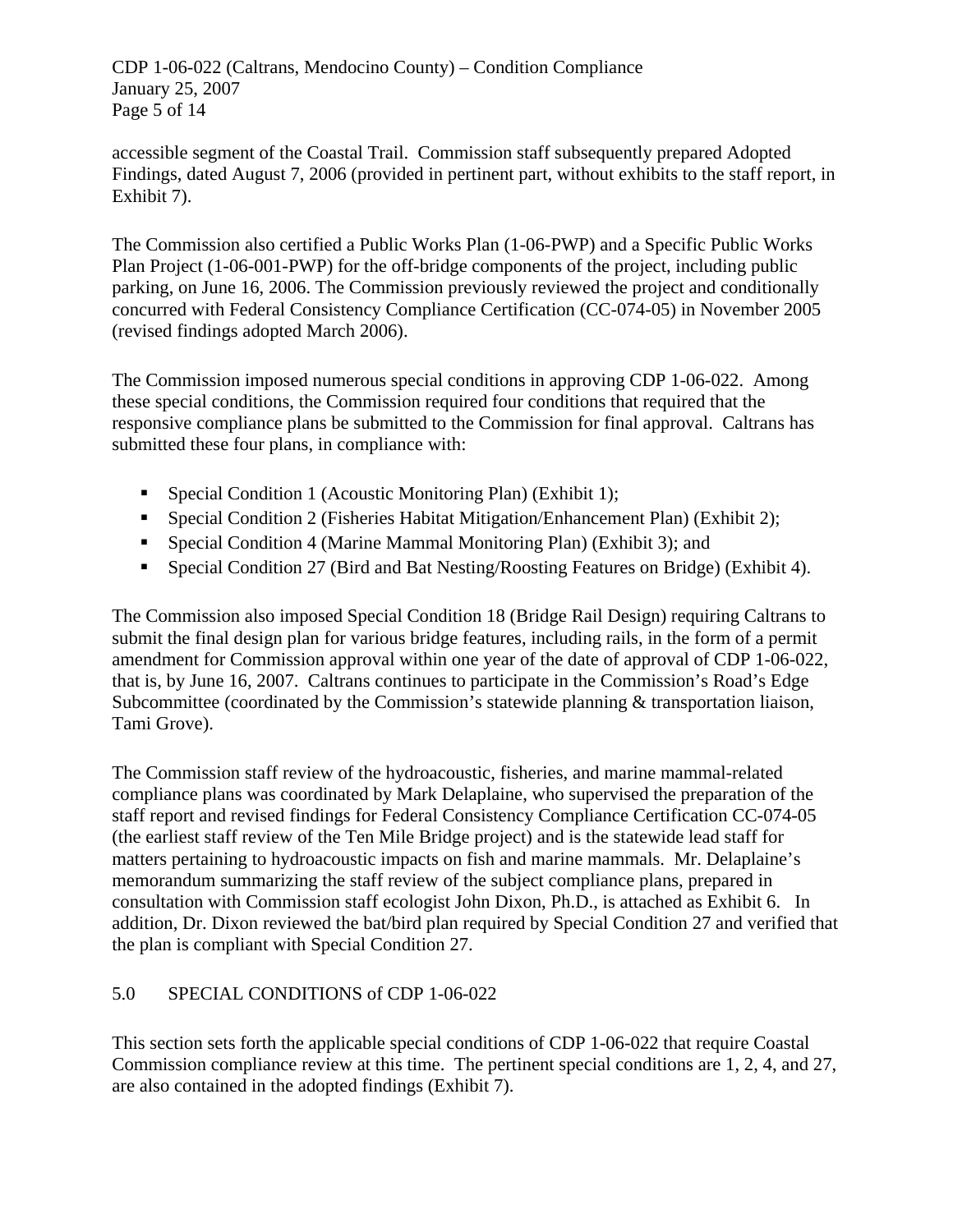# **Special Condition 1:**

#### 1. COMMISSION REVIEW OF FISH INJURY AND ACOUSTIC MONITORING

A. WITHIN NINETY (90) DAYS AFTER COMMISSION APPROVAL OF COASTAL DEVELOPMENT PERMIT 1-06-022, or within such additional time as the Executive Director may grant for good cause, Caltrans shall submit a copy of the final acoustic monitoring plan to the Commission for review and approval at a regularly scheduled public hearing; and

B. The plan shall include a description of how the acoustic footprint will be determined, what equipment/personnel efforts to observe or detect fish reactions to pile driving are proposed, the length of time and number of sound measurement replicates that will be consecutively collected to adequately characterize the sound footprint and maximum hydroacoustic impact generated by project activities, how Caltrans proposes to adequately monitor hydroacoustic affects on fish if visibility is impaired (such as by weather, available light, or turbidity), what criteria will be used for fish injury thresholds, and how such criteria, and fish injury, will be measured. The acoustic footprint monitoring shall provide adequate data point locations (including several hydrophone locations between the proposed 10 meter and 100 meter locations) sufficient to adequately characterize the acoustic footprint. In addition, if sonar monitoring of fish behavior during pile-driving is required by state and/or federal agencies, the method and equipment used to conduct such monitoring, and the means of describing and reporting the results shall be included in the Acoustic Monitoring Plan. The plan shall additionally include any recommendation for species conservation or protection, and any specific requirements or conditions imposed by NOAA National Marine Fisheries Service, U.S. Fish & Wildlife Service, or California Department of Fish & Game; and

C. Project activities that may result in hydroacoustic impacts shall not commence until the Commission has considered the proposed final plan at a regularly scheduled public hearing, which shall be scheduled as soon as practicable after Caltrans submits the final plan. The Commission may require additional measures for the purpose of collecting sufficient information about the affects of pile driving on the fish that inhabit the Ten Mile River.

#### **Special Condition 2:**

# 2. COMMISSION REVIEW OF FISHERIES HABITAT MITIGATION/ ENHANCEMENT PLAN

A. WITHIN NINETY (90) DAYS AFTER COMMISSION APPROVAL OF COASTAL DEVELOPMENT PERMIT 1-06-022, or within such additional time as the Executive Director may grant for good cause, Caltrans shall submit to the Commission a preliminary plan for compensatory mitigation of adverse impacts to fish in the Ten Mile River that are reasonably anticipated through the assessments of state and federal agencies in rendering "Biological Opinions"(or other analyses) applicable to the proposed project. The plan shall include details of the proposed mitigation, including the location, scope of work, objectives, cooperating partners, timeline for completion, and means of verifying project success. The Commission shall consider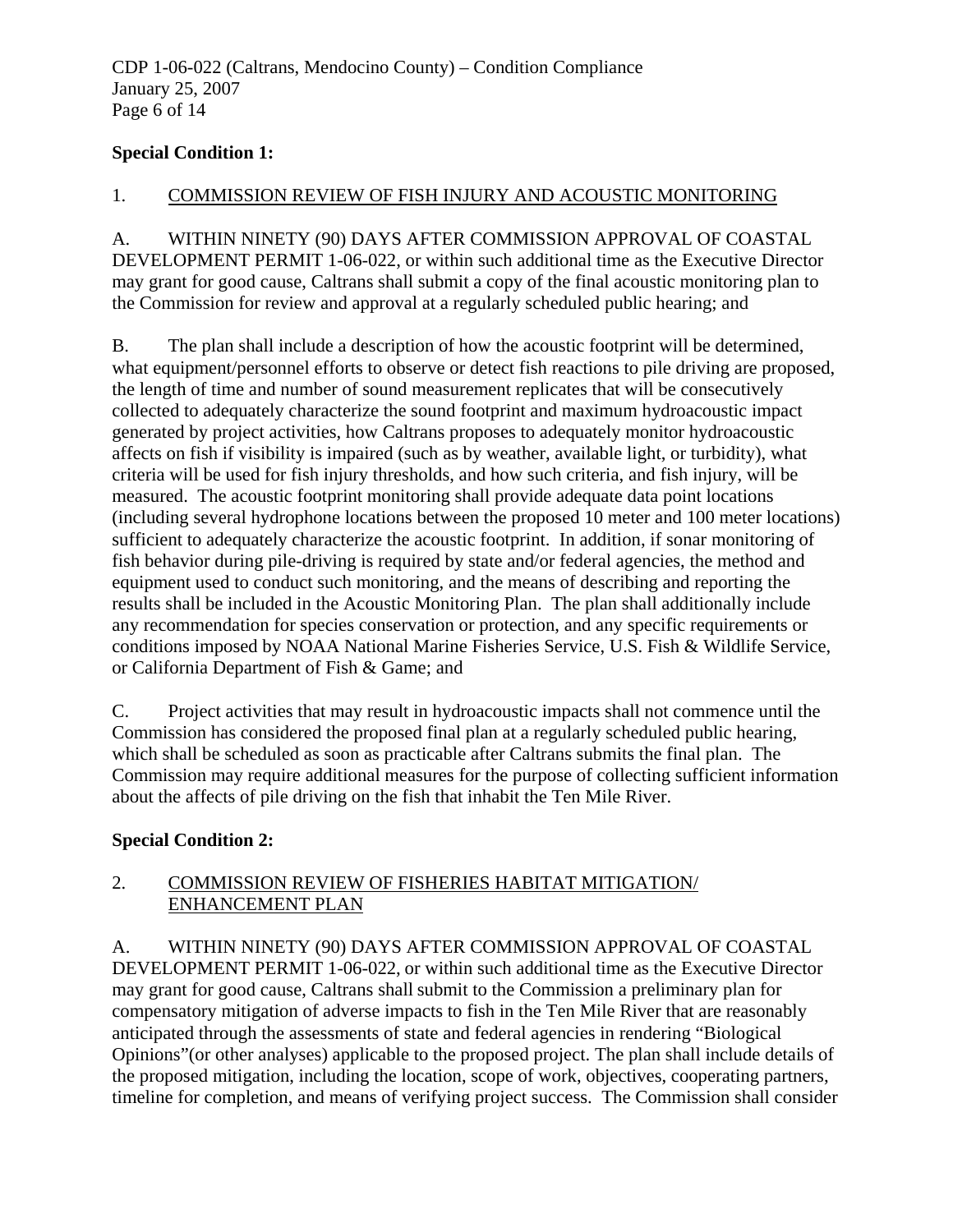CDP 1-06-022 (Caltrans, Mendocino County) – Condition Compliance January 25, 2007 Page 7 of 14

the preliminary mitigation plan at the earliest practicable hearing following submittal of the plan by Caltrans; and

B. To the extent that fish habitat enhancement project(s) are proposed to satisfy mitigation obligations, the projects shall benefit the habitat of the affected species proportionally to the impacts sustained by each; and

C. The Plan shall require mitigation of coho and chinook salmon, northern California steelhead trout, and tidewater goby habitat commensurate with the level of unmitigated residual adverse impact on these species determined likely at the anticipated impact threshold (the impacts that would occur if the project does not exceed the expected peak sound pressure threshold); and

D. The Plan shall include a further requirement that if the acoustic footprint monitoring establishes that, or ongoing monitoring document that adverse effects would be more extensive than predicted, additional mitigation commensurate with the level of additional impact shall be required. For example, if the initial assumption will be a defined estimate of numbers of fish exposed to a particular decibel level, and the actual acoustic footprint monitoring shows the footprint exceeds the predicted footprint, additional noise reduction strategies and/or offsite mitigation may be required; and

E. Upon completion of all project activities that may generate hydroacoustic impacts, Caltrans shall submit to the Commission a final report (together with the final acoustic monitoring report required by Special Condition 3 below), estimating the extent of adverse impacts of project activities deemed to have exceeded the levels originally predicted on the four fish species listed above, at any life stage of these species present during pertinent project activities. Caltrans shall describe proposed mitigation in the form of specific habitat improvement projects for the affected species in a manner reasonably proportionate by species and degree of adverse effects sustained, including a timeline to accomplish the proposed mitigation, and the method of verifying successful completion. Alternatively, Caltrans may propose payment of compensatory fees commensurate with the level of impact to some or all of these species, in an amount deemed reasonable by the Commission. Such fees, if required, shall be collected and distributed in accordance with the Commission's direction for projects that would provide direct benefits to the habitat of the affected species within or as close as is feasible to the Ten Mile River or its watershed. In reviewing the proposed mitigation, the Commission shall assign the greatest benefit to projects that provide in-kind, in-location habitat mitigation that benefits the species affected by the Ten Mile River Bridge construction, in preference to projects that provide in-kind but offsite mitigation, with declining value based on increasing distance from the impact site, and shall finally assign the least value to out of kind mitigation; and

F. Caltrans shall submit the final mitigation proposal not later than sixty (60) days after project completion, and the Commission shall consider the final mitigation proposal at the earliest practicable hearing following submittal of the plan by Caltrans.

# **Special Condition 3:**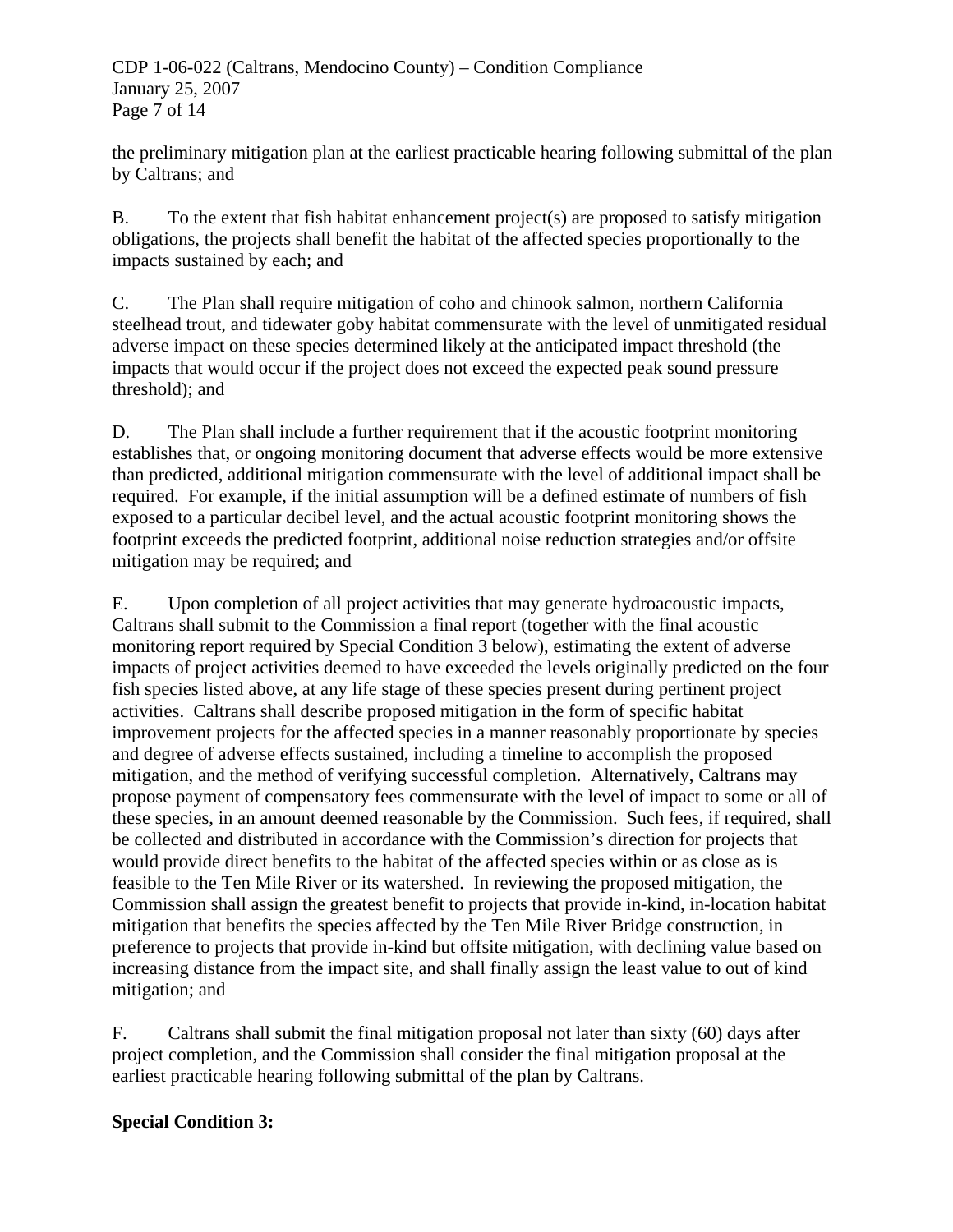# 3. REVISED MARINE MAMMAL MONITORING PLAN.

WITHIN 90 DAYS AFTER COMMISSION APPROVAL OF CDP 1-06-022, Caltrans shall submit for the review and approval of the Commission, a revised Marine Mammal Monitoring Plan that provides that the Executive Director shall receive timely copies of all pertinent reports generated, and prohibits construction during periods of reduced visibility (i.e., the observer must be able to see the required distance, or pile driving may not commence until visibility has improved and the observer can verify that the area is clear of marine mammals).

# **Special Condition 27:**

# 27. FINAL PLAN FOR INCLUSION OF BIRD AND BAT NESTING/ROOSTING FEATURES ON BRIDGE

Within one year following Commission approval of CDP 1-06-022, and by the time the final bridge rail design is submitted for final Commission review and approval, Caltrans shall submit for the Commission's review and approval a plan, including applicable revised project plans and/or construction drawings to scale, to incorporate bird and bat nesting and roosting habitat into the final bridge plan. The plan and supporting documents shall show features of the project that have been designed in consultation with a qualified biologist with expertise in the subject area, to ensure that the new bridge provides extensive and species-appropriate, permanent nesting and roosting habitat designed to attract and support bridge-nesting or roosting birds and bats. The plans shall include an attached explanation prepared by the consulting biologist of the selection and extent of design features and identification of the target species for which the habitat features have been designed, with annotated citations of supporting research and reference literature.

# 6.0 COMPLIANCE

The Commission's permit conditions adopted on June 16, 2006 (and set forth above in Section 4.0 and in the adopted findings attached as Exhibit 7), included requirements that Caltrans submit, for Commission review, revised monitoring and mitigation plans, including:

- (1) a final fish injury and acoustic monitoring plan, which includes predator monitoring plans;
- (2) a final fish habitat enhancement/mitigation plan
- (3) a final marine mammal monitoring plan; and
- (4) a final bird/bat nesting/roosting plan.

The conditions also required Caltrans to commit to providing ongoing monitoring reports to the Commission staff, as well as to coordinate, and to submit for Commission staff review and approval, any future changes to the monitoring protocols.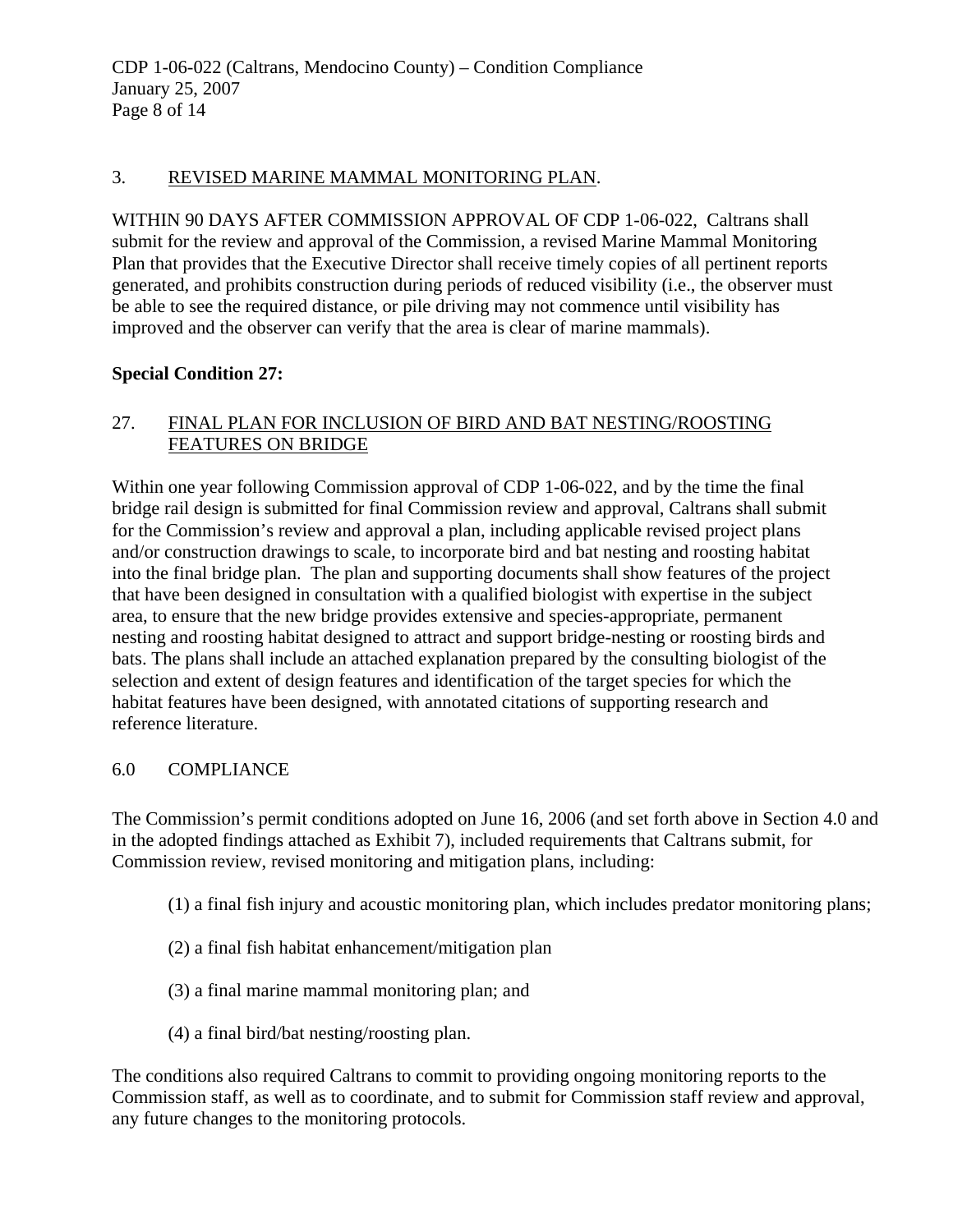Commission staff has reviewed the pertinent compliance plans submitted by the permittee (California Department of Transportation) and determined that the plans comply with the requirements of Special Conditions 1, 2, 4, and 27. The memorandum of review prepared by Federal Consistency Supervisor Mark Delaplaine in consultation with Commission staff ecologist John Dixon, Ph.D., is attached hereto as Exhibit 6. Staff has also consulted with California Department of Fish & Game (CDFG), NOAA Fisheries, US Fish & Wildlife Service, and with technical consultants retained by the Caltrans, as well as with biologists from various Caltrans departments with special expertise in construction and related hydroacoustic concerns. In addition, Dr. Dixon specifically reviewed the bird/bat nesting/roosting plan and conferred with Humboldt State University staff with special knowledge of northern California bat ecology.

The Commission's conditions and findings associated with fish injury and acoustic monitoring, and marine mammal monitoring, include the following:

*The plan shall include a description of how the acoustic footprint will be determined, what equipment/personnel efforts to observe or detect fish reactions to pile driving are proposed, the length of time and number of sound measurement replicates that will be consecutively collected to adequately characterize the sound footprint and maximum hydroacoustic impact generated by project activities, how Caltrans proposes to adequately monitor hydroacoustic affects on fish if visibility is impaired (such as by weather, available light, or turbidity), what criteria will be used for fish injury thresholds, and how such criteria, and fish injury, will be measured. The acoustic footprint monitoring shall provide adequate data point locations (including several hydrophone locations between the proposed 10 meter and 100 meter locations) sufficient to adequately characterize the acoustic footprint. In addition, if sonar monitoring of fish behavior during pile-driving is required by state and/or federal agencies, the method and equipment used to conduct such monitoring, and the means of describing and reporting the results shall be included in the Acoustic Monitoring Plan; …* 

The Commission's conditions and findings specified that the marine mammal monitoring plan include:

*the requirement that construction may not commence in the event of reduced visibility (i.e., the observer must be able to see the required distance, or pile driving may not commence until visibility has improved and the observer can verify that the area is clear of marine mammals). Caltrans shall submit a copy of the revised plan to the Executive Director prior to commencement of in-water construction activities.* 

Since the Commission's decision, Caltrans has revised and updated its monitoring plans and commitments and met with the Commission and other agency staffs to discuss the revisions. Based on the most recent of these meetings, Caltrans has submitted a revised Hydroacoustic Monitoring Plan for the Ten Mile River Bridge Replacement Project, dated January 19, 2006 (copy attached), which contains modifications Caltrans has agreed to incorporate based on the discussions with the Commission and other agency staffs, including detailing how and where the monitors will take measurements of the pile driving sounds and how they will characterize the acoustic footprint from the pile driving. The hydroacoustic monitoring will be supplemented by monitoring unusual predation, as discussed in Caltrans' "Fish Relocation, Avian and Marine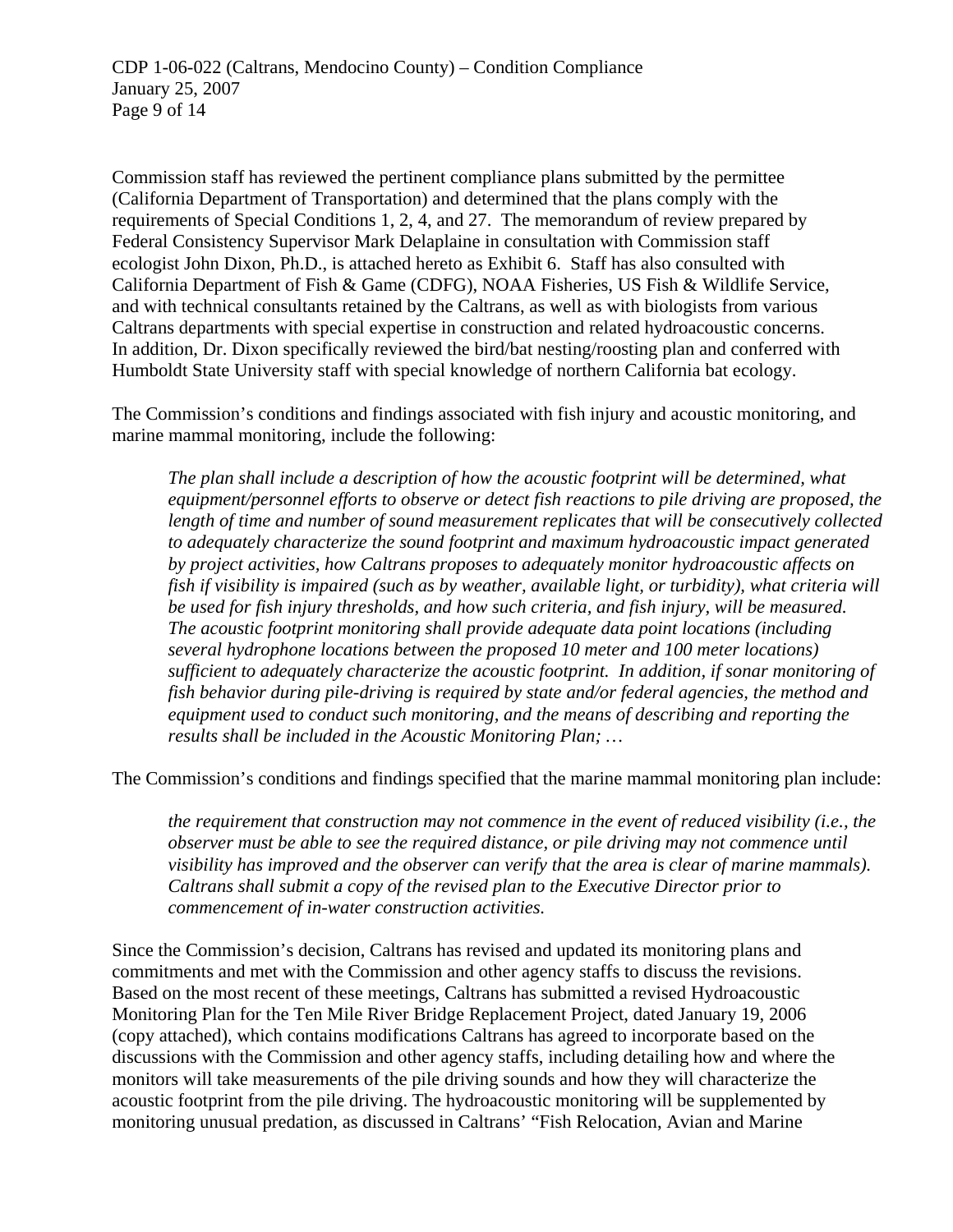CDP 1-06-022 (Caltrans, Mendocino County) – Condition Compliance January 25, 2007 Page 10 of 14

Predation, and Water Temperature Monitoring Plans for the Ten Mile River Bridge Replacement Project," (dated September 28, 2006), and by the Marine Mammal Monitoring Plan (dated March 3, 2006). These latter two plans are supplemented by additional commitments and clarifications contained in Caltrans' December 8, 2006, Memo entitled "Response to the California Coastal Commission memo of 10-25-06" (copy attached).

Among other measures, the revised Hydroacoustic Monitoring Plan specifies that:

- 1) monitors will take fixed measurements at 10 and 100 meters (m);
- 2) where feasible, monitors will take measurements closer than 10 m;
- 3) using a boat monitors will take various other (i.e., drifting) measurements, including attempting to locate the loudest noise levels, and including at least measurements at 25 m and 50 m (and using accurate GPS data to identify all distances); and
- 4) Caltrans will submit for Commission staff review and approval any changes to the monitoring, including but not limited to any request to discontinue or reduce levels of acoustic monitoring once Caltrans believes it has adequately characterized the sound footprint.

The plan also reiterates:

- a) that all feasible physical measures have been incorporated that would reduce sound levels;
- b) the goal is that sound levels will not exceed 190 dB at 10 meters;

c) that Caltrans will measure sound exposure levels (SELs), in addition to instantaneous peak and RMS sound pressure levels;

The plan includes the following discussion:

*There will be up to four hydrophones deployed around the cofferdam. The hydrophones will be located 10m from the center of each side of the cofferdam where the water depth is greater than 1m. These measurements will then be compared to the project's threshold of 190 dB Peak. Measurements at the stationary positions will be conducted with the instrumentation located on small rafts that would be tethered to a buoy or anchored to the bottom. This is a proven method of deploying hydrophones on marine construction projects, utilized on numerous projects previously. There will be one stationary measurement site located 100 meters from the cofferdam. The direction and location will depend upon where the cofferdam is located in the river. For the two piers located near the shore, the stationary location would be located 100 meters normal to the shore towards the center of the estuary. During the driving of the pier located near the middle of the channel, the 100 meter stationary position would be selected based on hydroacoustic monitoring results previously obtained on the project. In addition, there will be a monitor in a boat drifting outward from the source taking*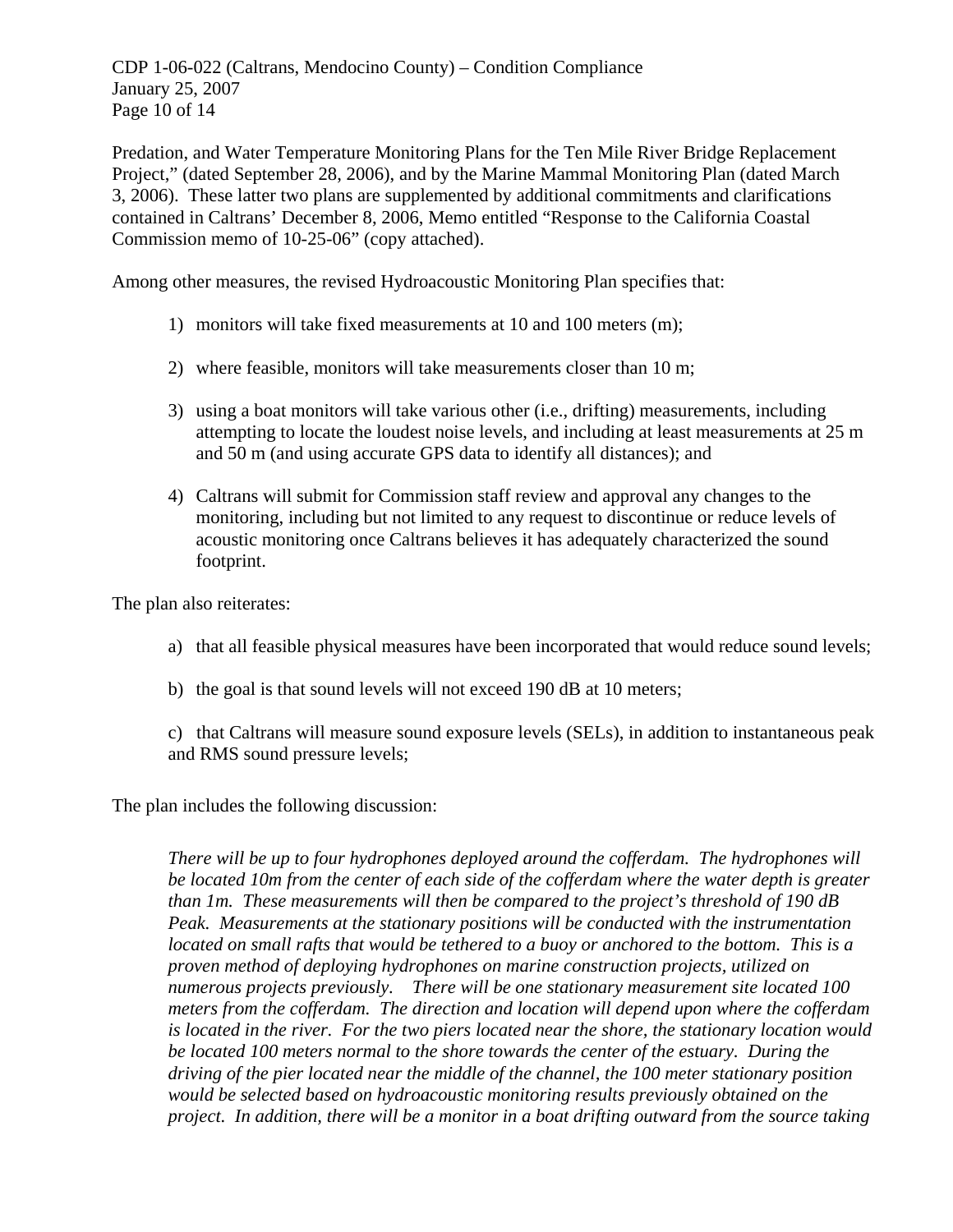*hydroacoustic measurements. There will be observations of peak noise levels at increasing distances up to at least 100 meters from the source, to characterize the noise field and determine locations of maximum noise levels. Measurements from the boat will be made at intermediate distances of 25 meters and 50 meters from the cofferdam in directions upstream, downstream, and normal to the cofferdam. Additional drift measurements will be used to determine if there are any isolated areas of higher-than-expected sound pressure in between the defined monitoring distances. As stated in the previous section changes to this monitoring process may be necessary to fit site conditions. Underwater sound levels would also be measured any time a change in hammer type or size occurs. Additionally, as described in the "Data Reporting" section of this plan, if underwater SPLs for each pile type and size do not vary to a large degree, then, pursuant to CDFG 2081 Incidental Take Permit Section 4.3.12, Caltrans will provide a written request to the CDFG to discontinue hydroacoustic monitoring. Caltrans will also provide a written request to the Coastal Commission Executive Director to discontinue hydroacoustic monitoring.* 

For these reasons, and as further stated below, the compliance plans for hydroacoustic  $\&$ predation monitoring, and the marine mammal monitoring plan, as revised and submitted by Caltrans (attached as Exhibits 1 and 3) are compliant with the requirements of Special Conditions 1 and 4 of CDP 1-06-022.

#### Fish Habitat Enhancement/Mitigation - Special Condition 2:

After the Commission approved CDP 1-06-022 in June, 2006 Caltrans completed negotiations with the California Department of Fish and Game and other federal agencies concerning the project's potential impacts on fish. As memorialized in Caltrans' memorandum to CDFG (Exhibit 8, Part 1), Caltrans agreed to accept a restriction on underwater sound pressure levels during pile driving as the key means of avoiding significant impacts on the fisheries of the Ten Mile River. The limit Caltrans accepted is described above, in the discussion of the hydroacoustics monitoring plan, and is set at 190 decibels (dB) at 10 meters from the pile being driven. This limit also applies to potential exceedances of the 190-decibel limit in locations further than 10 meters from the pile being driven, as sound pressure levels may be higher in some cases further from the source.

The agencies have agreed that if the underwater noise levels do not exceed this limit, significant impacts to fisheries are unlikely. As a result, specific mitigation for adverse impacts to fish are not proposed in the plan submitted to satisfy Special Condition 2, although Caltrans has included as a conservation measure recommended by CDFG, a fish passage enhancement project along Dunn Creek, north of Westport, just inland from the coastal zone. However, Special Condition 2 requires, and Caltrans has agreed, that if the 190-decibel-limit is exceeded and the increased sound pressure measured above the 190-decibel-limit is determined to be biologically significant by the Executive Director, additional mitigation will be required. In that case, Special Condition 2 (E) requires Caltrans to submit a final report for review by the Commission that addresses the impact of fisheries and proposes mitigation. Specifically, Caltrans has provided a memorandum dated January 24, 2006 (Exhibit 5) which states in pertinent part: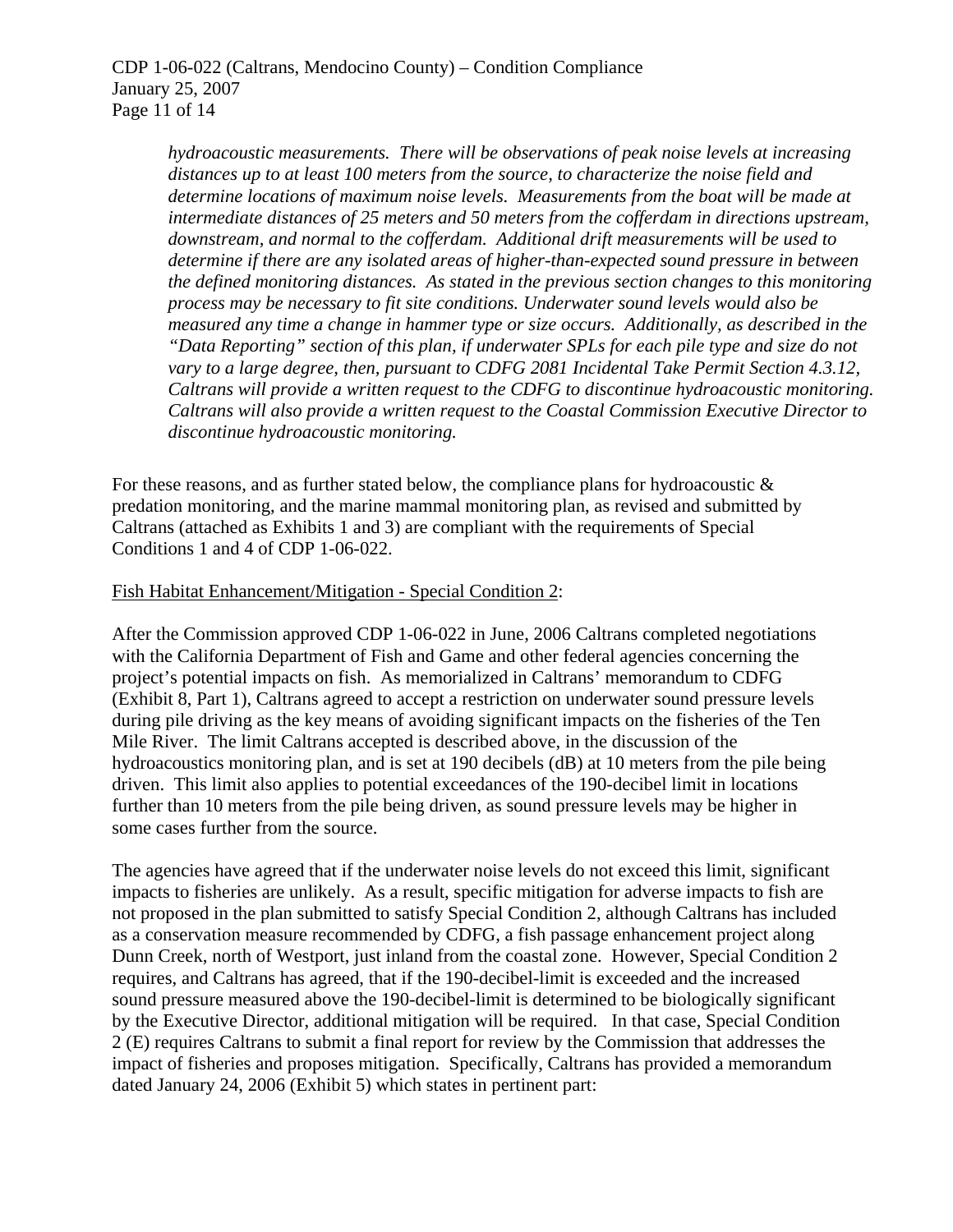CDP 1-06-022 (Caltrans, Mendocino County) – Condition Compliance January 25, 2007 Page 12 of 14

> "…For clarification, the fish passage enhancement project located at Dunn Creek (SR1, Post Mile 92.83) and referenced in the (Fish Passage Enhancement/Mitigation Site and Proposal) will act as a conservation measure (pursuant to CDP 1-06-022, Special Condition 2). Monitoring reports containing the decibel levels measured in the field during pile driving will be submitted to the Coastal Commission, NOAA Fisheries, CDFG, and USFWS as required in the permits and authorizations of the respective agencies. If the decibel levels exceed 190 dB (decibel) peak at 10 meters from the pile being installed, Caltrans will confer with the agencies to determine whether the increased decibel levels are significant and/or warrant remedial action. Caltrans hereby confirms that for the purpose of continuing compliance with Special Condition 2 of CDP 1-06-022, if the Executive Director, after consultation with NOAA Fisheries, CDFG, USFWS, and Caltrans biologists, determines that the exceedance of the 190 decibel level (at 10 meters) limit is of biological significance, additional mitigation may be required pursuant to the requirements of CDP 1-06-022."

In summary, Caltrans has submitted a fisheries habitat enhancement/mitigation plan (Exhibit 2). The plan proposes the implementation of fish passage improvements of particular benefit to coho, including, as stated above, a proposal for improvements at a location known as Dunn Creek (discussion commences on page 4 of Exhibit 2). Caltrans proposes to construct improvements to fish passage as a conservation measure for coho, pursuant to requirements imposed by CDFG, and to avoid impacts to fisheries by restricting the peak sound pressure levels as stated above. Caltrans has clarified that the agency is committed to providing further mitigation consistent with the requirements of Special Condition 2 if the acoustic limits are exceeded in a manner deemed biologically significant by the Executive Director as noted above .

For these reasons, and as further stated below, the compliance plan for fisheries habitat enhancement/mitigation, as submitted and as clarified by Caltrans (Exhibits 1 and 5) is compliant with the requirements of Special Condition 2 of CDP 1-06-022.

#### Bird/Bat Nesting/Roosting Plan: Special Condition 27

Caltrans has submitted a bird and bat nesting/roosting plan (Exhibit 4) based on further field surveys completed by Caltrans biologists with specific expertise in bat ecology and bat survey techniques after the June 16, 2006 Commission hearing. The surveys, documented in Exhibit 4, concluded that only a small number of bats utilize the existing bridge, and only for occasional night roosting. Caltrans biologists further concluded that no maternity use of the bridge occurs by bats because ambient temperatures in the Ten Mile River area are too cold for this purpose. The Caltrans biologists also reviewed the new bridge plans and concluded that the openings into the extensive network of bridge cavities suitable for use by bats would be increased in the new bridge, and that no aspect of the bridge design would create a barrier for bats, or limit nesting use of the bridge by birds.

Caltrans has additionally committed to leaving the existing bridge fully in place until the end of the swallow nesting season of the year that demolition is scheduled (which will not occur until after the new bridge is completed). Thus, continuously available nesting/roosting habitat will be provided for bat and bird species using the bridge. Caltrans biologists have additionally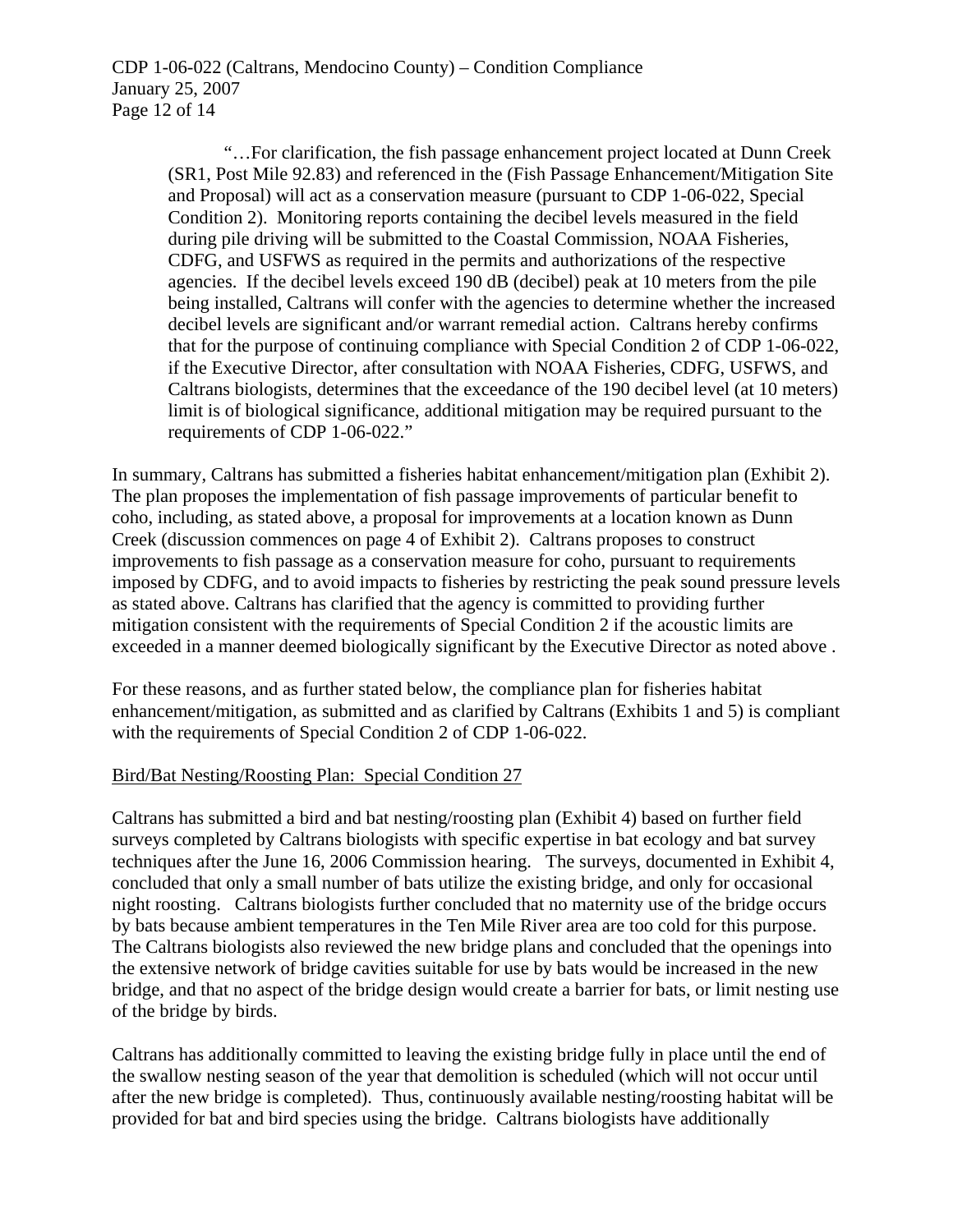CDP 1-06-022 (Caltrans, Mendocino County) – Condition Compliance January 25, 2007 Page 13 of 14

confirmed that the new bridge design includes the same ledge features that attract swallow nesting presently. The new bridge will be longer and wider than the existing bridge, increasing the total amount of internal and external nesting/roosting habitat available for bridge-nesting birds and roosting bats after construction is completed. At the request of Commission staff, Commission ecologist John Dixon, Ph.D., additionally reviewed the plan and also consulted with Humboldt State University staff with expertise in bat biology. Dr. Dixon concluded that the plan is compliant with the requirements of Special Condition 27.

For these reasons, and as further stated below, the compliance plan for bird/bat roosting/fisheries habitat enhancement/mitigation, as submitted and supplemented by Caltrans (Exhibit 4), is compliant with the requirements of Special Condition 27 of CDP 1-06-022.

# **Commission Conclusion**:

The Commission agrees that with the revisions included in the current hydroacoustic monitoring plan and other above-described commitments, the plan is consistent with the Commission's conditions because it contains sufficient data points and appropriate methodology adequate to characterize the acoustic footprint, describes the criteria used for fish injury thresholds, sufficient to enable a determination of maximum sound levels, will report results to the Commission staff, and will seek Commission staff authorization for any changes to the plan. The Commission also agrees that with the additional commitments on the marine mammal monitoring and avian predation plans, these plans are also adequate to comply with the Commission's conditions. However, the Commission also finds that in the event the monitoring results establish that the acoustic thresholds are being exceeded (i.e., in the event Caltrans' pile driving exceeds 190 dB, as defined by NMFS' BO, Condition 19 [under which an exceedance would occur "If underwater sound produced during five or more strikes on a single day exceeds the anticipated level of 190 dB peak at 10 meters from the pile being installed]), the Commission retains the authority to "reopen" its federal consistency authorization (CC-74-05) under 15 CFR Sections 930.65 and 930.66). In addition, Condition 2 of the Commission's permit (CDP No. 1-06-022) also triggers additional mitigation requirements in the event sound levels exceed the predicted 190 dB limit (at 10 meters).

The Commission further concludes that the fish habitat enhancement/mitigation plan is sufficient to achieve compliance with Special Condition 2, given that the plan provides that as stated above, exceedance of the applicable noise thresholds will be evaluated for biological significance, and if deemed warranted by the Executive Director, additional fisheries mitigation measures will be implemented by the permittee.

Finally, the Commission agrees, in light of the further evaluation provided in the bird/bat nesting and roosting plan, that the plan confirms that adequate bird/bat nesting/roosting habitat will be supplied by the new bridge design. The new bridge design, combined with the permittee's commitment to preserve and make continuously available the old bridge until the new bridge is completed, and to demolish the old bridge only after the pertinent nesting season is completed further ensures that nesting/roosting habitat is available at all times during and after project construction.